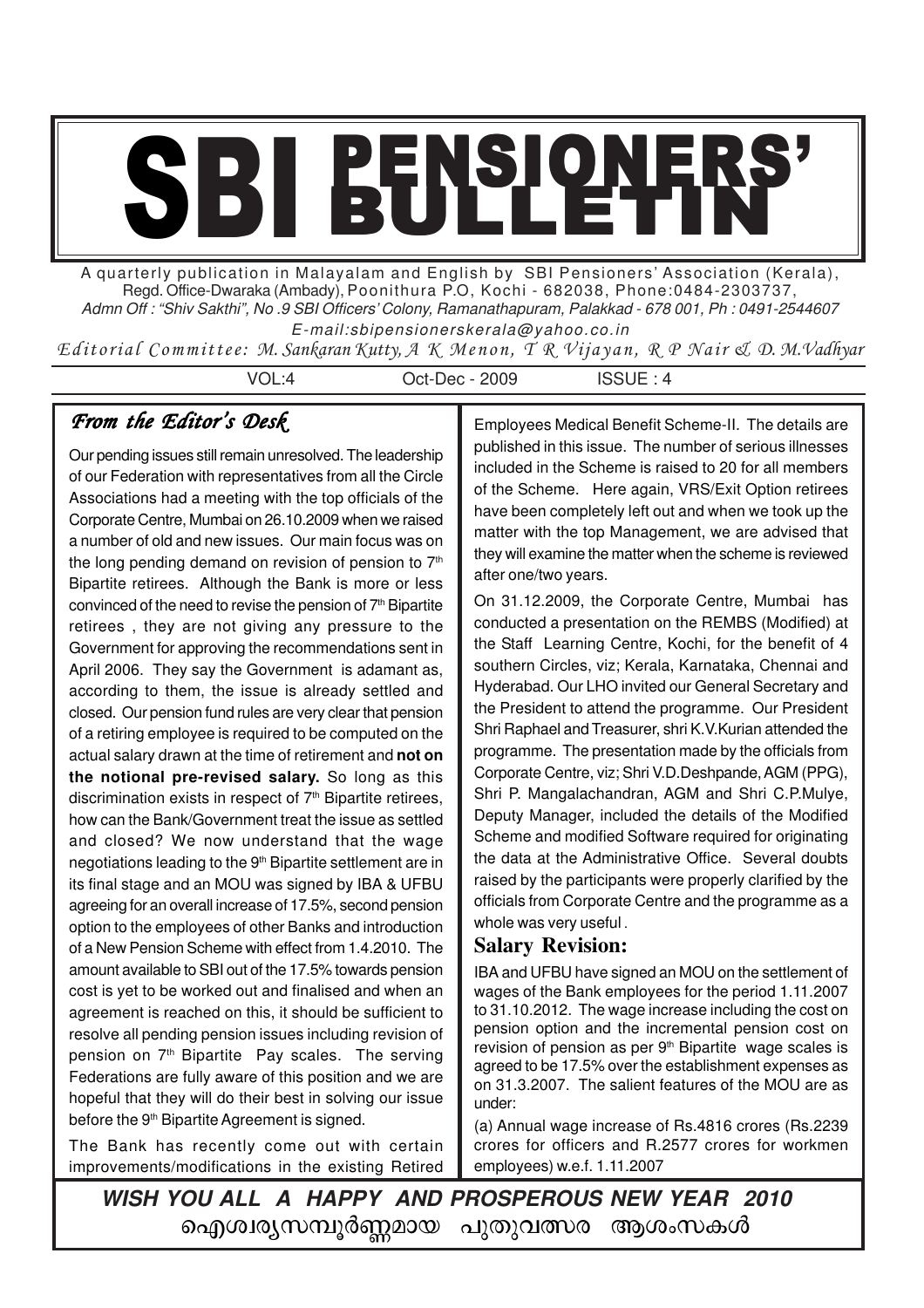(b) The additional cost of pension on account of wage revision in excess of statutory contribution of 10% of pay will be shared equally between the Management and employees each and the share of employees will be deducted from the agreed wage increase while revising salary and allowances

(c) All the existing employees who are now in PF Scheme (other than SBI) will be given an option to join the Pension Scheme

(d) All those who have retired after the date of Pension Regulations till date will also be given an option to join the pension scheme

(e) The additional cost on 2nd option will be shared by the management and employees in the ratio of 70:30

(f) Contributory Pension Scheme will be introduced for new recruits w.e.f. 1.4.2010

(g) Full settlement on the above to be finalised within 90 days

 As regards additional cost on Pension to be contributed by employees, IBA refused to mention the position in respect of SBI employees. Therefore, leadership of SBI staff and Officers' Federations did not become a party to the MOU, as interests of SBI employees were not taken into consideration by the IBA.

SBI RETIRED EMPLOYEES MEDICAL BENEFIT **SCHEME** 

We are happy to inform members that the Bank's Corporate Centre, Mumbai has issued an e-Circular on 14.10.2009 detailing certain improvements/modifications in the Medical Benefit Scheme-II for the AGMs and below retirees and the Modified Scheme for TEGs and above. A copy of the Circular is given hereunder. Briefly, the improvements are

1. Four more diseases are added to the existing 16 diseases. They are Alzheimer's disease, Parkinson's disease, Arthritis and Liver Cirrhosis (non-alcoholic). The coverage of diseases is now uniform for all the schemes and for all categories of Pensioners who retired on superannuation.

2. The cut-off date of 1.1.2007 stipulated in the Modified Scheme for TEGs and above stands withdrawn. All the DGMs and above can therefore become members of the Scheme.

3. Scheme-II has been grouped under three Plans – (a) Plans A,B,C & D which is the existing scheme not consisting of domiciliary treatment (b) Plans A1,B1,C1 and D1 which consist of domiciliary treatment and (c) Plan E with domiciliary treatment for a Medical Benefit of Rs.7 lakhs.

The modifications are effective from 24.9.09 and the Plans are kept open for an year upto 13.10.2010. At present, VRS/Exit option retirees are not eligible to join the Scheme.

Copy of e-Circular No.CDO/P&HRD-PM/45/2009-10 dated 14.10.2009 addressed to the CGMs of all LHOs.

The Executive Committee of Central Board in its meeting on 24.9.2009 has approved the following modifications in the Scheme:-

#### (A) **TEGs and above retirees:**

Eligibility: All the TEGS and above retirees who retired on superannuation at the age of 60 even before 1.1.2007 (whether member of Scheme-I/II or not a member of any of the scheme), may now become members of the above scheme by contributing the member's contribution or the differential amount (as the case may be) within 12 months from the date of publication of current circular.

Coverage: Two more diseases are proposed to be added to the list of 18 diseases to make it 20. These diseases are: Liver Cirrhosis (non-alcoholic) and Arthritis. All modifications should have effect from 24.09.2009. Other terms and conditions as mentioned in above Circular shall remain unchanged.

#### (B) **Scheme-II (Plan A, B, C & D)** –

Employees (Award & subordinate and Officer retirees:- Instructions regarding Plan A,B,C & D which does not consist of domiciliary treatment will remain unchanged.

Domiciliary treatment: **New Plans A1, B1, C1 and D1** have been introduced for domiciliary treatment as below:

| Plans | Contributions                            | Medical benefit<br>for whole life time |
|-------|------------------------------------------|----------------------------------------|
|       | (self/spouse/dependent invalid children) |                                        |
|       | Plan A-1 Two months gross                |                                        |
|       | pension $+15%$                           | Rs.2 lacs                              |
|       | Plan B-1 Rs.42,000/-                     | Rs.3 lacs                              |
|       | Plan C-1 Rs.50,000                       | Rs.4 lacs                              |
|       | Plan D-1 Rs.57,000                       | Rs.5 lacs                              |

Under domiciliary treatment out of the aggregate limit mentioned in above Plans, an amount not exceeding 10% of the eligible amount would be earmarked for the domiciliary treatment, subject to yearly ceiling of 1/10<sup>th</sup> of the amount, i.e: maximum upto 1% of the limit per annum can be availed for domiciliary treatment ii) Membership: All employees who retired on superannuation at the age of 60 years and are members of Scheme-I or are not members of the scheme can now become members of Scheme-II (Plans A/A1, B/B1, C/ C1 and D/D1) by submitting the required application form along with membership subscription fee (difference amount or the full amount as the case may be) within 12 months from the date of publication of this circular.

iii) Up-gradation: The existing members can now upgrade themselves by submitting the differential amount along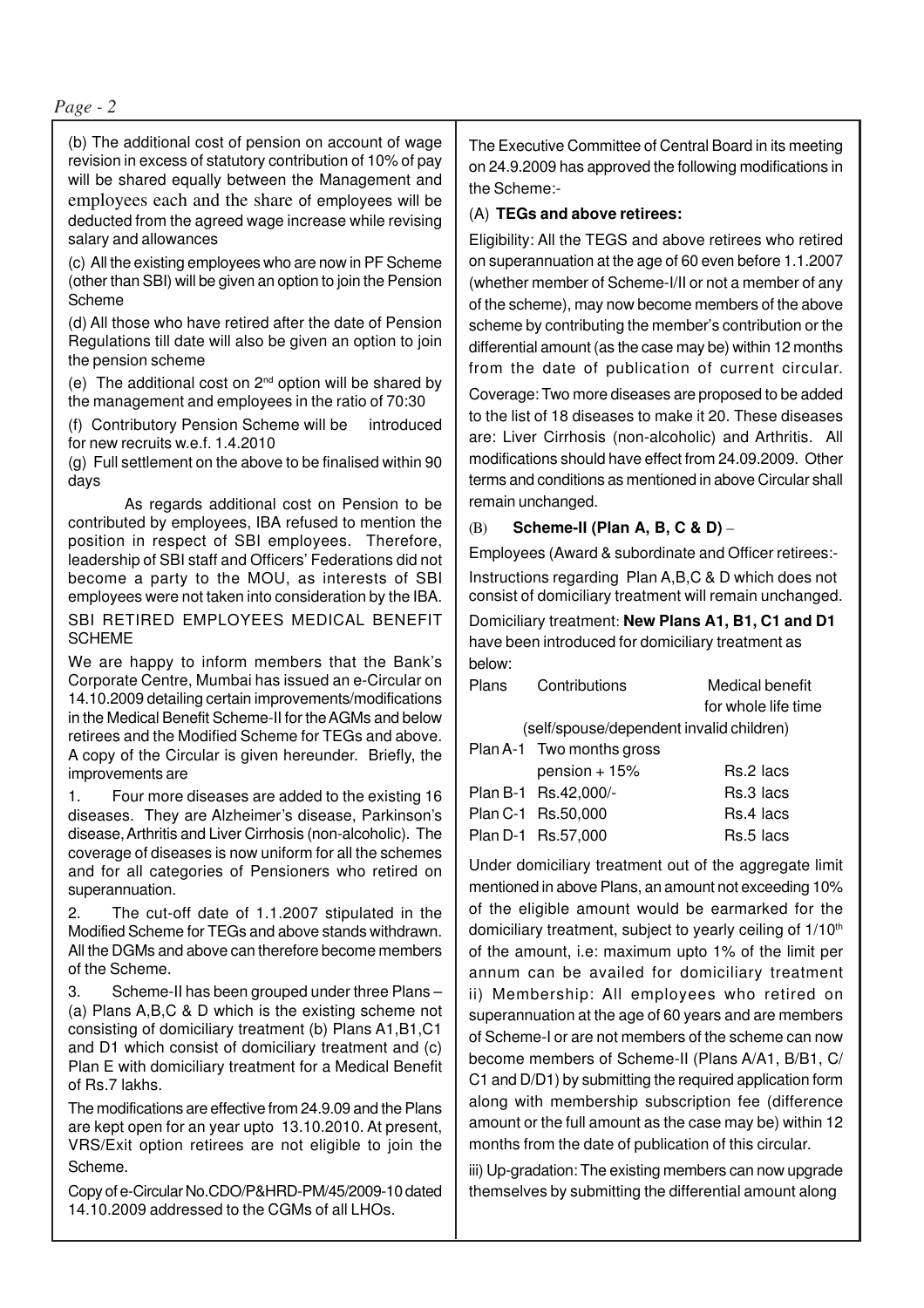with the required application form within 12 months from the date of publication of this circular.

iv) Addition of 4 diseases: Four more diseases are added to the list of 16 diseases to make it 20 under Scheme II (Plan A/A1, B/B1, C/C1 and D/D1). These diseases are: (1) Alzheimer's disease (2) Parkinson's disease (3) Liver Cirrhosis (non-alcoholic) and (4) Arthritis

Accordingly, the coverage of diseases is uniform for all the scheme and for all categories All modifications should have effect from 24.09.2009. Other terms and conditions as mentioned in above Circulars shall remain unchanged, © Scheme-II (Plan E)

A new Plan-E has been introduced for employees (Award & Subordinate) and officer retirees, the salient features of which are given below:

Limit: Medical benefit for whole life (self/spouse/ dependent invalid children) is proposed to be Rs.7 lacs.

Membrship: All employees (Officers/award/subordinate) who retired on superannuation at the age of 60 years and are members of Scheme-I/II or are not members of any of the scheme can now become members of Scheme-II (Plan E) by submitting the required application form along with membership subscription fee (difference amount or full amount as the case may be) within 12 months from the date of publication of this circular.

Contribution: The member's contribution is Rs.62,000/ Dimiciliary treatment: Plan E consists of domiciliary treatment. Out of the aggregate limit (Rs.7 lacs) mentioned in Plan E, an amount not exceeding 10% (i.e.Rs.70,000/-) of the eligible amount would be earmarked for the domiciliary treatment subject to yearly ceiling of  $1/10<sup>th</sup>$  of the amount, i.e. maximum upto 1% of the limit per annum (Rs.7,000/- p.a.) can be availed for domiciliary treatment.

Addition of 4 diseases: Four more diseases are added to the list of 16 diseases to make it 20. These diseases are (a) Alzheimer's disease (b) Parkinson's disease (c) Liver Cirrhosis (non-alcoholic) and (d) Arthritis

Other terms and conditions as mentioned in above circulars shall remain unchanged.

The instructions shall be effective from 24.09.2009

Those old members who wish to become members of the modified scheme have to submit the required application form along with the differential amount of member's subscription fee within 12 months. They may become member at any time within 12 months but the revised benefits shall be effective from 24.9.2009 i.e: date of approval of the modified scheme by Executive Committee of Central Board (ECCB). Further, if a

treatment is continuing from a period prior to 24.9.2009 but ends or after 24.9.2009 and the old member submits the required application form with the differential amount for availing the revised benefits, the old member shall be eligible for the revised benefits and may claim reimbursement of those medical bills, if found in order.

The relative applications for membership (Form A and Form B) can be had from your Pension Drawing Branches and in case of any difficulty in obtaining it from the Bank, please contact your District Secretary or the General Secretary. Form A is applicable to those who are already members of Scheme-I/II and Form B can be used by new retirees

#### **STRUCTURED MEETING WITH THE TOP MANAGEMENT OF THE BANK**

A meeting of our Federation representatives and CircleAssociation representatives with the Management took place in Mumbai on 26.10.2009. We could not depute anyone from Kerala Circle Association due to nonavailability of proper rail reservations. Briefly, the issues raised by us and the Bank's response are as follows:-

1. Revision of Pension on 7<sup>th</sup> Bipartite Pay Scales

**Bank:** The request is well justified. However the Government is taking a negative stand stating that the issue is settled and closed. Now that it has been reopened, the Government will take a view after the Court cases are decided.

2. Revision of family pension – Payment of arrears – Interest for delayed payments – details of calculations to be sent to individual Family Pensioners

**Bank**: Regarding payment of interest, the matter will be looked into if specific cases are brought to the Bank's notice. A suitable system will be put in place for stipulating a time limit for the future revision of Pension/ Family Pension and for payment of interest on arrears paid after the stipulated period. Advices in respect of arrears paid will be sent by the PPG Department.

3. Simultaneous sanction of revised family pension **Bank**: This is engaging the attention of HRMS and about 60% of the work has been processed. The details are available in SBI portal.

4. Advices of monthly payment of pension/family pension

**Bank**: Payment of monthly pension is not being communicated after the payment is made under HRMS. The pay slip is made available online through sbi intranet. It can also be accessed through online sbi.com. The Bank will consider providing a statement of pension paid ONCE IN SIX MONTHS if the present addresses of pensioners are made available to HRMS.

5. (a) Delay in payment of leave encashment and other superannuation benefits after the creation of RBOs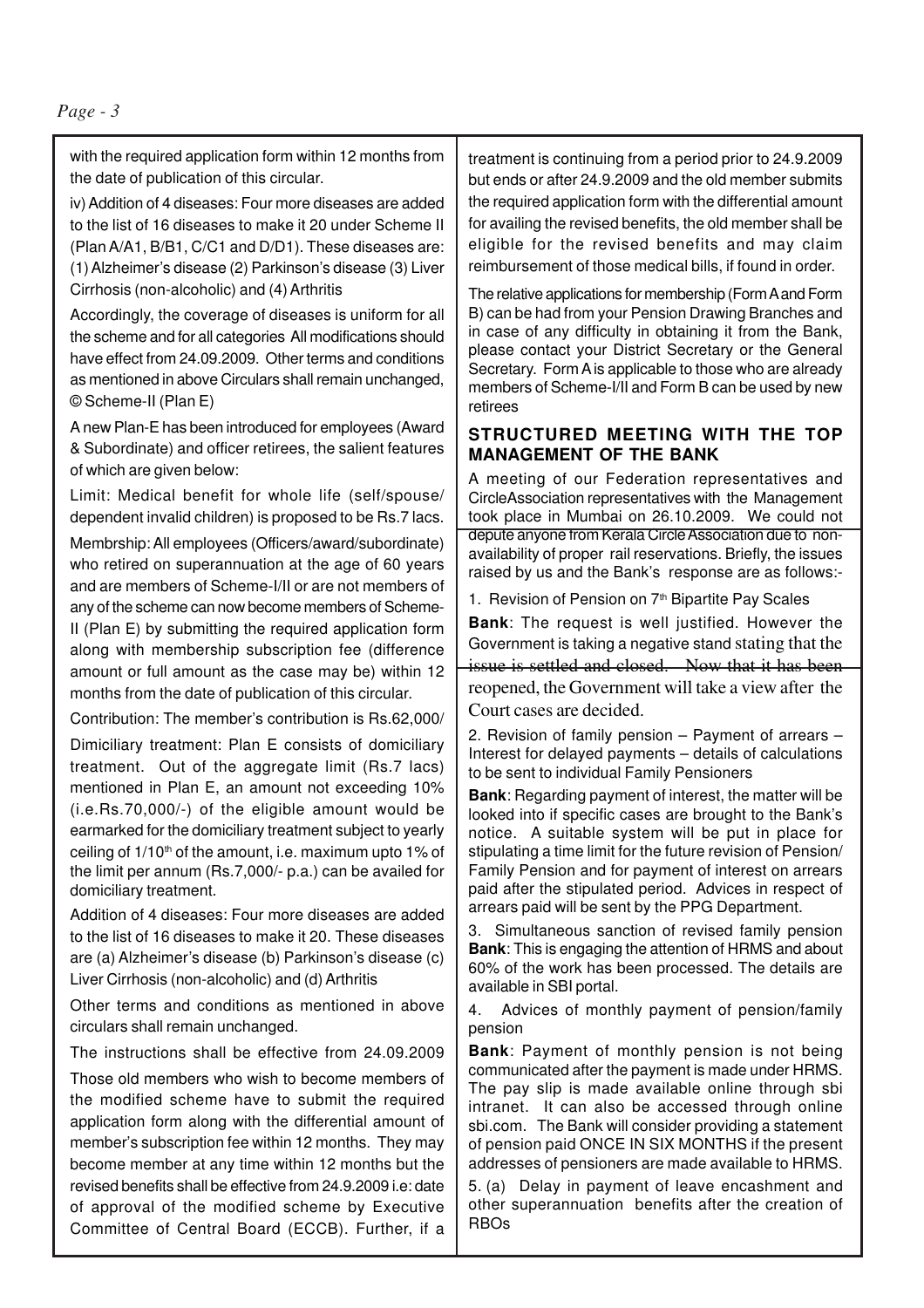(b) Family pension to unmarried/divorced/widowed children of the Pensioner

(c) Grant of second family pension in addition to Military pension to the spouses of late Ex-servicemen employees of our Bank

(d) Discretion to be given to CGMs for establishment of Bank's Dispensaries

(e) Increasing the remuneration being paid to Doctors at the Dispensaries

More diseases like Asthma, Dental diseases, etc. . to be included under the REMBS

(g) Facilities to be provided for more pathological tests at District Centres

(h) Domicilary treatment facility to be provided under Scheme I of REMBS

(i) Approval of more hospitals at all important centres for availing cashless treatment

(j) Establishment of convalescing homes for the benefit of Pensioners and their spouses

(k) Issue of I.D.Cards to all Pensioners

(l) Office space to be provided to Circle Associations

(m) Grant of Rs.10,000/15,000 on the death of Pensioner to meet funeral expenses

**Bank**: All the above requests will be examined

6. Gratuity ceiling to be increased to Rs.10 lakhs

**Bank**: The proposal is pending with the Government. The matter is being followed up.

7. Reimbursement of medical expenses upto Rs.5000/ -to IBI retired employees/spouses

**Bank:** The matter is being considered by the Bank. A decision to provide this facility in the form of reimbursement of expenses incurred instead of "on certificate basis" is likely to be made shortly.

8.Concessionary facilities to Pensioners (waiver of processing fees, pensioners' loan at concessionary rates of interest, other concessions required to be provided as per extant instructions after the introduction of CBS, Interest-free festival advance repayable in 10 monthly instalments, etc.)

**Bank:** This will be examined in consultation with the Personal Banking Department.

9.VRS retirees to be included under Scheme II of REMBS

**Bank:** Shri N.Raja, DMD & CDO said the Bank is not having any grievance against the VRS retirees. The Government had made certain moves making them ineligible. However, a review will be made after one/two years.

# **STRUCTURED MEETING WITH OUR CIRCLE MANAGEMENT**

The Corporate Centre, Mumbai has advised all Local Head Offices in August 2009, to arrange for holding informal meetings with the representatives of our Association at

half-yearly intervals. Such meetings will be quite useful for sorting out individual grievances of our members. The Circle Management had convened a meeting at Trivandrum last year. We have now requested the Bank to convene another meeting with our office-bearers , as early as possible. We now learn that the Chief General Manager, Shri S.K.Sehgal has been transferred to Chandigarh Circle and his successor, though identified, is yet to assume charge. The Assistant General Manager (HR) at Trivandrum LHO, when contacted, informed us that a suitable date for the structured meeting will be fixed and intimated to us after consulting the new CGM, as soon as he assumes charge. We are awaiting their communication in this regard. Meanwhile , we request our members to kindly communicate to the General Secretary if they have any complaints/grievances to be settled with the Circle Management, so that we can take up the issues with the Management during the meeting, which is likely to take place in January 2010.

#### **BANK'S DISPENSARIES**

We have received copy of Corporate Centre Circular HR:IR:SPL 387 dated05.12.2009 issued to all LHOs conveying their decision to revise the stocking pattern of medicines at the Banks Dispensaries and the financial powers given to different officials in respeect of expenditure on maintainence of the Dispensaries. The Circle Authorities now have adequate descretionary powers to meet the demand of medicines. The Medical Officer working in the Dispansaries should prepare the budget according to the stocking need and get the proposed budget sanctioned by the designated authority.

#### **OBITUARY**

With profound sorrow,we report the death of the following members. May their souls rest in peace! We convey our heartfelt condolences to all members of the bereaved families:-

| $1_{-}$               |     | AFM 600 Smt. Kuruppath Leela Thrissur |           |
|-----------------------|-----|---------------------------------------|-----------|
|                       |     | (W/o P.Balakrishnan - 142)            |           |
| 2.                    | LM  | 63 Shri P.Karunakaran                 | Enakulam  |
| $\mathcal{B}_{\cdot}$ | LM  | 1005 Shri T.V. Thomas                 | Ernakulam |
| 4                     | LM  | 1425 Shri D.Udayabhanoo Ernakulam     |           |
| .5                    | LMM | 190 Shri. C Pankunni Nair Palakkad    |           |

#### **COURT CASES**

There are no developments worth reporting in respect of the Court Cases pending in different High Courts. We have requested our Federation to speed up the process of completing the formalities for urgently moving the Supreme Court of India, as we feel that consummation through the High Courts cannot wait any longer. .It may be recalled that the petitioners had filed their petition before the Delhi High Court in 2002 and subsequently got it transferred to the Senior Citizens Court for speedy disposal. Hearing in the case started since January 2005 but not a single effective hearing has taken place for the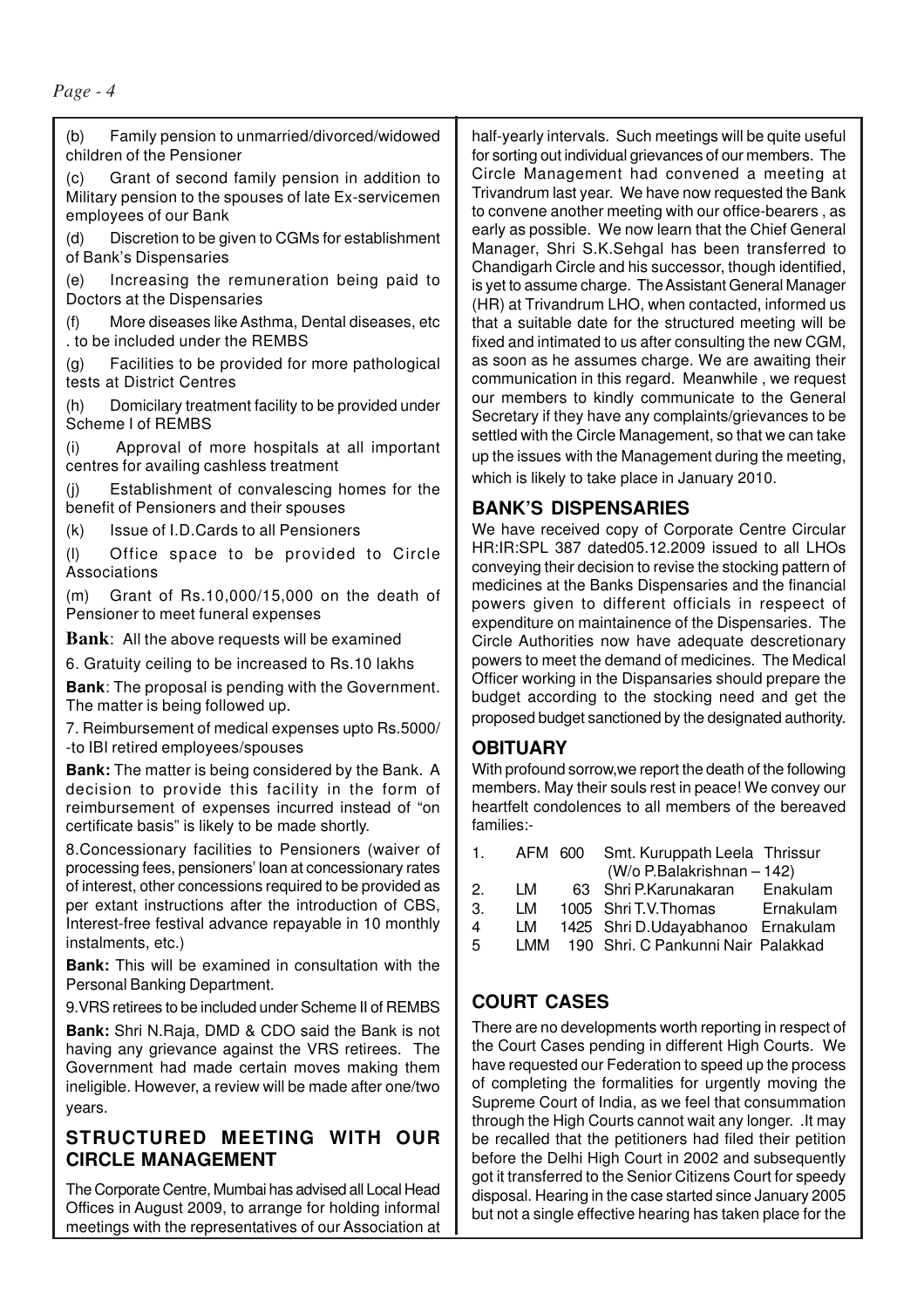last 5 years. It is getting adjourned from time to time for various reasons - now posted to 11.2.2010. There is total lack of concern or sympathy to the senior citizens, who struggle with hearing and vision loss, restricted mobility , lack of basic financial support, etc.

## **COORDINATION WITH SERVING ASSOCIATION/UNION**

A meeting of the Coordination Committee representing the two serving Federations and our Federation was held at Mumbai on 27.10.2009, a day after our structured meeting with the top Management. Shri G.D.Nadaf, General Secretary of Officers' Federation briefly explained the various issues that are engaging the attention of both the serving Federations, viz; Revision of pension to  $7<sup>th</sup>$  Bipartite retirees, REMBS, MWS etc. He also dealt with the developments of the negotiations at the IBA level and said that the present opportunity will be utilized to resolve all the long pending issues in connection with the superannuation benefits of SBI. The following points emerged at the meeting:-

(1) The three Federations should work in unison with a view to sorting out all the outstanding issues with the Management and also the Government,

(2) All the issues connected with the superannuation benefits raised by all the three Federations should be sorted out simultaneously with the conclusion of the 9<sup>th</sup> Bipartite and the New Pension Scheme proposed to be implemented should not be accepted unless all the outstanding issues on the superannuation benefits are sorted out,

(3) Care will be taken to ensure uniformity in our approach and the leadership of the 3 Federations should ensure not to take divergent views both with the Management and the Government

(4) To take up with the Management on further improvements in REMBS.It was also decided to consolidate our coordination and to have frequent exchange of views during the current negotiations and to move forward together to resolve pending issues.

# **OUR QUARTERLY BULLETIN:**

Members who are yet to subscribe/renew the subscription are reminded to remit the annual subscription of Rs.60/- without delay.

## **HONOURING ELDER MEMBERS ON COMPLETION OF 75 YEAR/85 YEARS**

Our District Centres have honoured the following elder members at meetings organized by the Centres / by visiting their residences :

- 1. Shri U.G.K.Menon, Ernakulam
- 2. Shri O.Chandrasekhran, Ernakulam
- 3. Shri K.Jayaraj, Ernakulam
- 4. Shri C.Ramachandra Menon, Ernakulam
- 5. Shri E.S.Sundaram, Ernakulam
- 6. Shri N.S.Krishnaswamy, Ernakulam
- 7. Shri P.E.Sahasranaman, Palakkad
- 8. Shri A.Rajagopalan, Palakkad<br>9. Shri P.D.Sreedharan. Palakkad
- 9. Shri P.D.Sreedharan, Palakka<br>0. Shri A Gopalan Kannur
- 
- 10. Shri A Gopalan Kannur<br>11. Shri. A V Purushothaman Kannur 11. Shri. A V Purushothaman Kannur<br>12. Shri. K Janardhanan Kannur
- 12. Shri. K Janardhanan
- 13. Shri. A N Radhakrishnan Kannur

A few photos taken on the occasions can be found elsewhere

#### **WEBSITE**

We are happy to inform members that our Association's website (sites.google.com/site/sbipak) is being updated on an ongoing basis and members are requested to view the site and download the required information. They can also contribute useful information, views and news, by writing to Shri D.Muraleedhara Vadhyar, Ernakulam, who will arrange to include them in the website.

# **District News**

 $a$ ഹൃറണാകൂളം: എറണാകുളം സെൻററിന്റെ ആഭിമുഖൃത്തിൽ അദ്ധ്യാപക ഭവനിൽ വച്ചു 2009 ഡിസംബർ 6, ഞായറാഴ്ച, എസ്.ബി.ഐ പെൻഷനേഴ്സ് അസോസിയേഷൻെ അഞാമത്തെ കുടുംബസംഗമം നടന്നു. സമ്മേളനത്തിൽ പ്രസിഡൻറ് ശ്രീ കെ സി സോമനാഥൻ അദ്ധ്യക്ഷത വഹിച്ചു. പ്രാർത്ഥനക്കുശേഷം സെക്രട്ടറി ശ്രീ. മുരളീധര വാദ്ധ്യാർ സ്വാഗതം ആശംസിച്ചു. സംസ്ഥാന പ്രസിഡൻറ് ശ്രീ എം. ജെ. റാഫേൽ, ജനറൽ സെക്രട്ടറി ശ്രീ. എം ശങ്കരൻകുട്ടി എന്നിവർ സമ്മേളനത്തിനു ആശംസകൾ നേർന്നു. ജില്ലയിലെ  $75/$ 85 വയസ്സു തികഞ്ഞ 6 മെംബർമാരെ ആദരിച്ചു. ശ്രീ ഓ. ചന്ദ്രശേഖർ. ശ്രീ സി. അർ. മേനോൻ. ശ്രീ എൻ. എസ്. കൃഷ്ണസ്വാമി, ശ്രീ കെ. ജയരാജ്, ശ്രീ. ഈ സുന്ദരം എന്നിവരെ യോഗത്തിൽ പൊന്നാട അണിയിച്ചു ആദരിച്ചു. യാത്രക്ക് പ്രയാസമുള്ള ശ്രീ യു. ജി. കെ. മേനോൻെ വീട്ടിൽ പോയി പൊന്നാട നൽകി ആദരിച്ചു. തുടർന്നു തംബോല മുതലായ കളികളും, കുട്ടികളുടെ ഗാനാലാപവും ഉണ്ടായിരുന്നു. ഉച്ചഭക്ഷണത്തിനുശേഷം യോഗം പിരിഞ്ഞു.

പാലക്കാട്: പാലക്കാട് സെൻററിൻെറ ജനറൽ ബോഡി യോഗം നവംബർ 21–ാം തീയതി ഐ.ടി.എൽ. റസിഡൻ സിയിൽ ചേർന്നു. യോഗത്തിൽ ശ്രീ എൻ. ഡി. പ്രസാദ് അദ്ധ്യക്ഷത വഹിച്ചു. സെക്രട്ടറി ഏ. രമണപ്രസാദ് സ്വാഗതം ആശംസിച്ചു. ഏ. തെയ്യുണ്ണി നായരുടെ നിര്യാണത്തിൽ യോഗം അനുശോചനം രേഖപ്പെടുത്തി. 75 വയസ്സു പൂർത്തിയാക്കിയ മെംബർ ശ്രീ ഏ. രാജഗോപാലനെ ജനറൽ സെക്രട്ടറി ശ്രീ. എം. ശങ്കരൻകുട്ടി പൊന്നാട അണിയിച്ചു ആദരിച്ചു. തുടർന്നു അദ്ദേഹം ബാങ്കിന്റെ പുതുക്കിയ REMBSനെ പറ്റിയും അസ്സോസ്സിയേഷൻെ അടുത്തയിടെ കോർപറേറ്റ് സെൻറർ മുംബെയിൽ നടന്ന ചർച്ചയിൽ കൈകൊണ്ട നടപടികളെ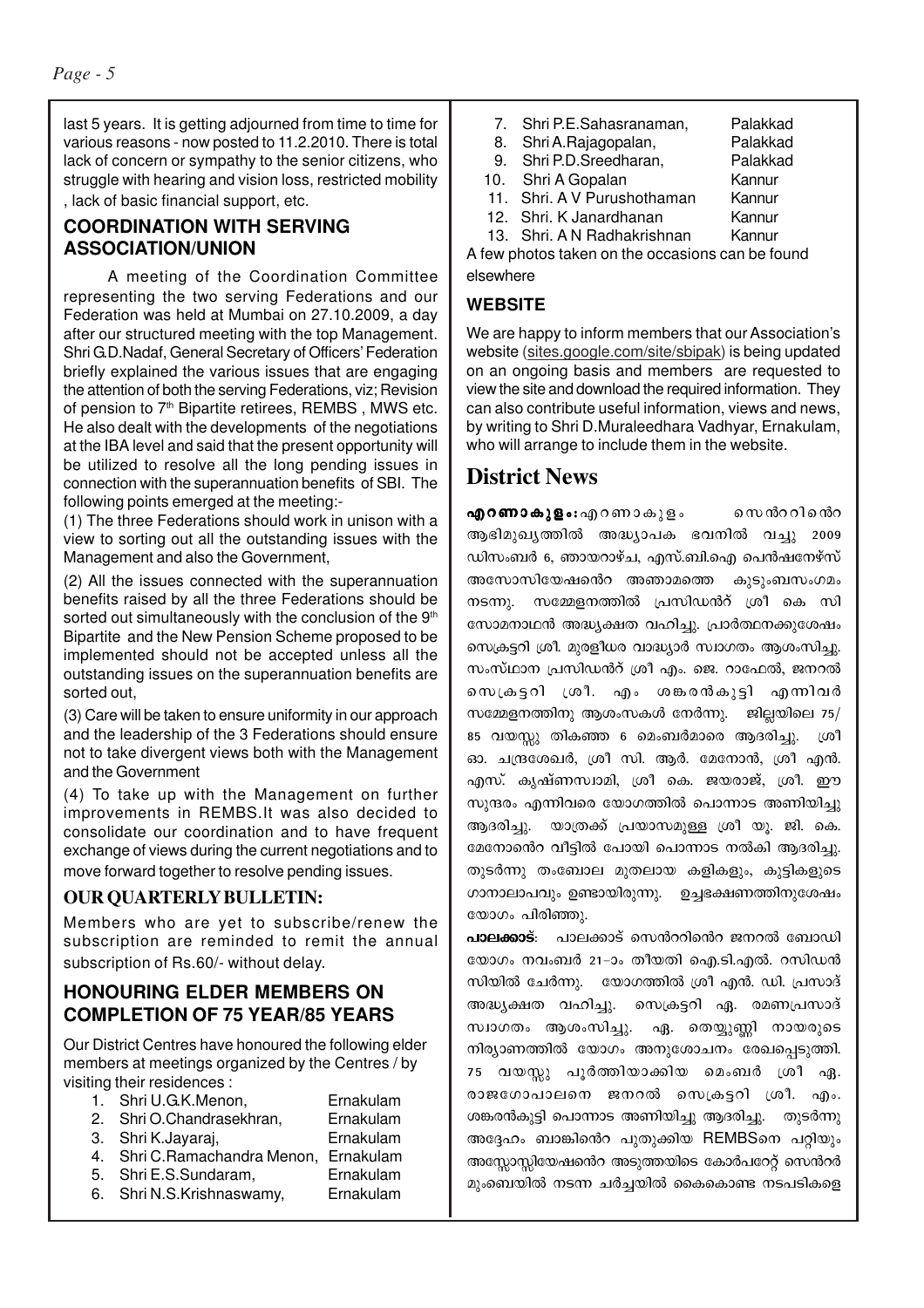പറ്റിയും വിശദീകരിച്ചു. ശ്രീ. എൻ. കോമളദാസ്, എം. ഉണ്ണികൃഷ്ണൻ, കെ. വിജയകുമാർ എന്നിവർ പ്രസംഗിച്ചു.

**കോഴിക്കോട്**: കോഴിക്കോട് സെൻററിൻെറ ജനറൽ ബോഡി യോഗം ഹോട്ടൽ അളകാപുരിയിൽ 18.10.2009ന്ന് പ്രസിഡൻറ് ശ്രീ. ബാലക്കുറുപ്പിൻെറ അദ്ധ്യക്ഷതയിൽ ചേർന്നു. പ്രാർത്ഥനക്കുശേഷം പി. കെ. ഹരിദാസൻ, എൻ. ഡി. രങ്കരാജൻ എന്നിവരുടെ നിര്യാണത്തിൽ അനുശോചനം രേഖപ്പെടുത്തി.

അദ്ധ്യക്ഷൻ തൻെ പ്രസംഗത്തിൽ 7th Bipartite കാരുടെ പ്രശ്നങ്ങൾക്കുള്ള തന്റെ കത്തിനു വിശദമായ മറുപടിയാണു പ്രതീക്ഷിച്ചതെങ്കിലും ഒരു ഒഴുക്കൻ മട്ടിലുള്ള മറുപടിയാണു ലഭിച്ചതെന്നു പ്രസ്താവിച്ചു. 75 വയസ്സു തികഞ്ഞ ശ്രീ. എം. മുകുന്ദനെ പ്രസിഡൻറ് പൊന്നാട ചാർത്തി ആദരിച്ചു. തുടർന്നു മുഖ്യാതിഥിയും പ്രമുഖ സർജനുമായ ഡോ. മാധവൻ നമ്പ്യാർ അംഗങ്ങളുടെ ചോദ്യങ്ങൾക്ക് ഉചിതമായ മറുപടി നൽകി. ശ്രീ. കെ. പി. കരുണാകരൻ നന്ദി പ്രകടിപ്പിച്ചു.

**Kannur:** A General Body meeting presided over by Sri. P P. Purushothaman was held on 21.12.2009 at Wheat House. Sri. K T Prahlad explained the recent developments on Association matters. He explained in detail the salient features of the recent instructions from Bank on improvements in SBI REMBS. Copies of application forms were distributed to members and Sri Prahlad requested them to avail the facility at the earliest. Sri. A Gopalan, who had completed 75 years of age was honoured at the meeting and members prayed for his continued good health. Sri. K P Ratnakaran requested to take up the issue of sanctioning LFC to pensioners also. Sri. P Narayanan, Secretary, proposed vote of thanks.



Sri. U G K Menon



Sri.O Chandrasekhar



Sri. E. Sundaram



Sri. N. S. Krishnaswamy



Sri.P D Sreedharan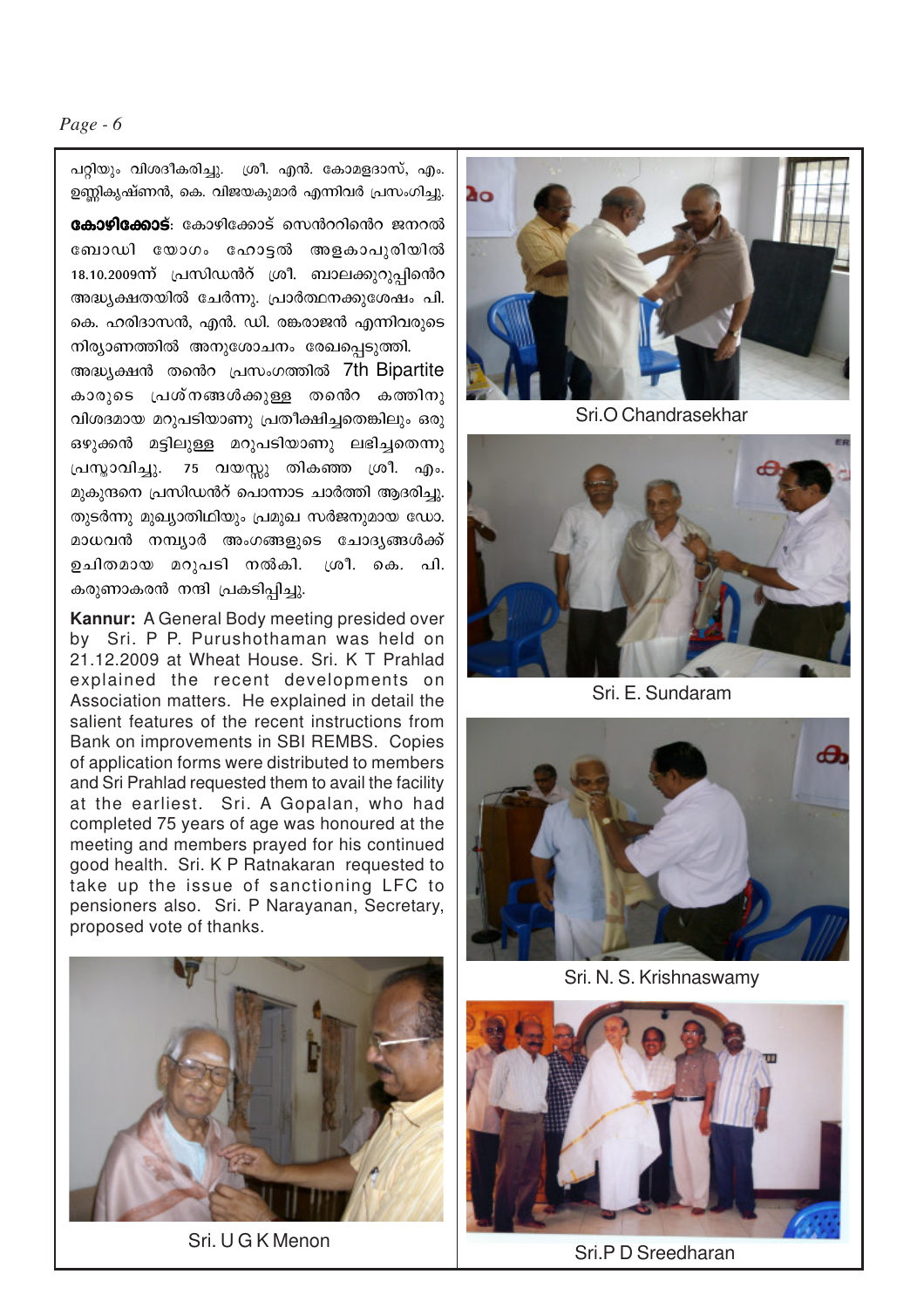| <b>New Members</b>                                                                                                                                                                                                                                                                                                   |                  |      |                                                                                                                                                       |                   |            |                                                                                                                                                             |                                                                                                                                                     |
|----------------------------------------------------------------------------------------------------------------------------------------------------------------------------------------------------------------------------------------------------------------------------------------------------------------------|------------------|------|-------------------------------------------------------------------------------------------------------------------------------------------------------|-------------------|------------|-------------------------------------------------------------------------------------------------------------------------------------------------------------|-----------------------------------------------------------------------------------------------------------------------------------------------------|
| The following retirees have joined our Association as<br>Life Members during the quarter. All of them, barring a<br>few, have also taken Associate membership for their<br>spouses. While extending a hearty welcome to all<br>the new members, we wish them all a very happy,<br>healthy and peaceful retired life. |                  |      | 18.<br>19.<br>20.                                                                                                                                     | LM<br>LM          |            | 1718* Bhaskaran K<br>AFM 1719 Sathia Prabha V<br>"Sree Hari", Athanikkal, PO West<br>Kozhikode 673005.<br>Hill,<br>Ph:2391008<br>1720* Joseph Joseph George |                                                                                                                                                     |
| 1.                                                                                                                                                                                                                                                                                                                   | LM               |      | 1701* Vani Devi K "Furai Jumba"<br>Kamalalayam Compound, Kalpathy<br>PO, Palakkad 678003,<br>Ph:: 2880627, Mob: 9895966330                            | 21.               | <b>AFM</b> |                                                                                                                                                             | 1721 Annamma George<br>Vettecheril Puthenpurayil,<br>Keezhvaipur PO, Thiruvalla<br>689587.Ph:2680911                                                |
| 2<br>3                                                                                                                                                                                                                                                                                                               | LM               |      | 1702* Babu Cherote<br>AFM 1703 Pushpa<br>"Cherote",<br>Meletharaparamba, Chevayur,                                                                    | 22.               | LM         |                                                                                                                                                             | 1722* Omana K<br>"Oceanic", Mallissery House,<br>Chiyyaram PO, Thrissur<br>680026.Ph:250460                                                         |
| 4                                                                                                                                                                                                                                                                                                                    | LM               |      | Kozhikode 673017. Ph:2545706<br>1704 Lakshmi O, "Sree Lakshmi",<br>Chathoth, Block Road Junction<br>Balusseri, Kozhikode 673612.<br>Ph:: 0496-2643236 | 23                |            | FPM 1723                                                                                                                                                    | Kunjumol Easaw,<br>W/o (late) N.A. Easaw<br>Neduvelil Ebenezer Cottage<br>Keezhukara, Kozhencherry,<br>Pathanamthitta.689641.                       |
| 5                                                                                                                                                                                                                                                                                                                    | LM               |      | 1705* Susamma Benjamin                                                                                                                                |                   |            |                                                                                                                                                             | 0468 2215790.                                                                                                                                       |
| 6                                                                                                                                                                                                                                                                                                                    | <b>AFM</b>       |      | 1706 Benjamin Joseph<br>"Peace Cottage", Opp: Premier<br>Ground, North Kalamassery<br>Ernakulam 683104.                                               | 24<br>25          | LM<br>AFM  | 1725                                                                                                                                                        | 1724* George K.K.<br>Jancy George<br>Kavumpurath House, Puthuppady<br>PO, Kothamangalam, Ernakulam<br>Pin: 686673. Ph: 2815310                      |
| 7<br>8                                                                                                                                                                                                                                                                                                               | LM<br><b>AFM</b> |      | Ph: 2557762, Mob:9895507069<br>1707* Chandrasekhara Menon K<br>1708 Radha Chandrasekhar<br>Rajgiri, Karinganthuruth,<br>Kongorpilly Post, Via) Aluva  | 26.<br>27         | LM<br>AFM  |                                                                                                                                                             | 1726* Pavithran K<br>1727 Sanila C<br>"Sanilas", Near Ottapeedika, Kottali<br>PO, Kannur 670016. Ph:2747590                                         |
| 9.                                                                                                                                                                                                                                                                                                                   |                  |      | Ernakulam 683525,<br>Mob: 9895671713<br>AFM 1709* Mary Felicitas Stephen,                                                                             | 28.<br>29.        | LM<br>AFM  |                                                                                                                                                             | 1728* Jayaseelan P<br>1729 Pushpalatha C.V.<br>Soma, Dharmasala,<br>Kannur 670564. Ph: 2780875                                                      |
|                                                                                                                                                                                                                                                                                                                      |                  |      | W/o Martin Stephen (LM 1686)<br>Pathecherry House,<br>Thundathumkadavu,<br>Varapuzha, Ernakulm 683517                                                 | 30.               | LM         |                                                                                                                                                             | 1730* Ravi P,<br>Theerm, Pallikkunnu, Kannur<br>670004. Ph: 2747602                                                                                 |
| 10.<br>11.                                                                                                                                                                                                                                                                                                           | LM<br><b>AFM</b> | 1711 | 1710* Mathew T.J.<br><b>Molly Mathew</b><br>Thyvelikakath, Naroth Road,<br>Thammanam PO, Ernakulam<br>682032 Ph: 2333139                              | 31.               | AFM 1731   |                                                                                                                                                             | Sabeena Antony,<br>W/o T.X. Antony<br>(LM<br>453)<br>Thotekat House, 20/2276, Near<br>Eranat Temple, Palluruthy PO<br>Ernakulam 682006, Ph: 2233943 |
| 12.<br>13                                                                                                                                                                                                                                                                                                            | LM<br>AFM        |      | 1712* Varghese V.G.<br>1713 Rosamma Varghese<br>Vadakkeveettil, Puthiacavu,<br>Mavelikkara, Alappuzha 690101                                          | 32.<br>33.<br>34. | LM<br>LM   |                                                                                                                                                             | 1732* Joy George<br>AFM 1733 Nirmala Joy<br>Pichappillil House, Kavakad PO,<br>Muvattupuzha. Ph: 0485-2289216<br>1734* Yousuff K.K.                 |
| 14.<br>15                                                                                                                                                                                                                                                                                                            | LM<br>AFM        |      | Ph:2321594, Mob: 9447705594<br>1714* Mohandas P.K.<br>1715 Pushpa Mohandas<br>17/590 "Pushyaragam", Behind<br>Civil Station Palakkad 678001,          | 35                | AFM        | 1735                                                                                                                                                        | Sakeena Yousuff<br>No.14/2037, R.K.Pillai Road, C<br>Chullickal, Ernakulam 682005,<br>Ph:2212130                                                    |
| 16.<br>17.                                                                                                                                                                                                                                                                                                           | LM<br>AFM        |      | Ph: 2505159<br>1716* Jayaram Mohandas E<br>1717 Rajalakshmi P<br>"Krishna", Eramala PO, Orkateri,<br>Vadakara, Kozhikode,<br>Ph: 2548322              | 36<br>37          | LM         |                                                                                                                                                             | 1736* Prasanna Balakrishnan<br>AFM 1737 V.Blakrishnan<br>17/391, Krishna Priya,<br>Manappullykavu, Kunnathurmedu PO<br>Palakkad 678013. Ph:2539778  |